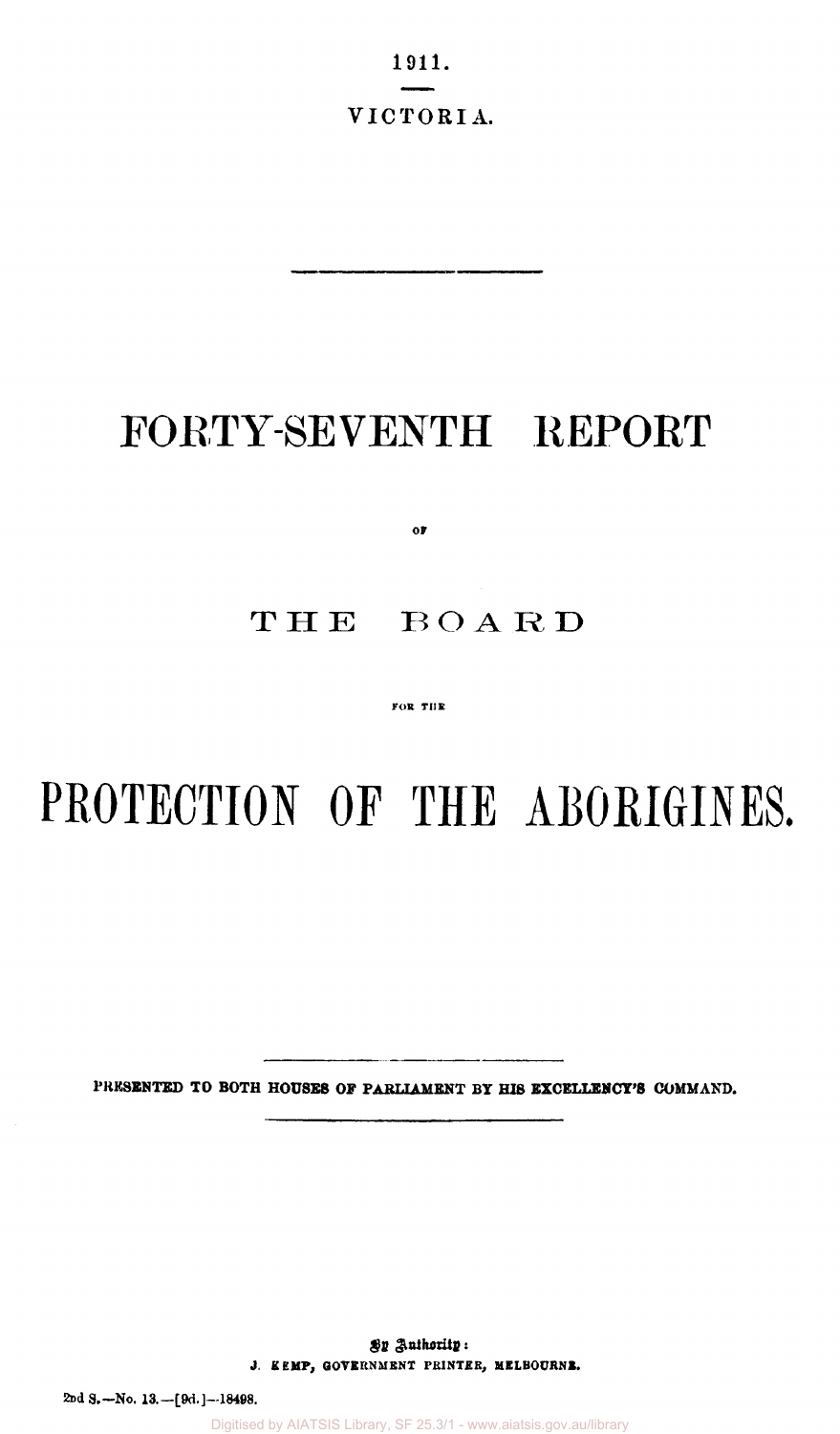MEMBERS OF THE BOARD FOR THE PROTECTION OF THE ABORIGINES.

The Honorable the Chief Secretary, Chairman. W. A. Callaway, Esq., J.P., Vice-Chairman. Mrs. Anne F. Bon. W. D. Beazley, Esq., M.L.A. The Honorable James A. Boyd. The Honorable E. H. Cameron, M.L A. T. Livingston, Esq., M.L.A. J. H. MacFarland, Esq., M.A., LL.D. J. P. Wilson, Esq., M.A., LL.D.

> WM. J. DITCHBURN, Acting Secretary.

Melbourne, 29th November, 1911.

|                                                 |                         |    |                     |                  | APPEOXIMATE COST OF REPORT. |                      |  |     | . |
|-------------------------------------------------|-------------------------|----|---------------------|------------------|-----------------------------|----------------------|--|-----|---|
| Preparation-Not given.<br>Printing (400 copies) | <br>$^{\bullet\bullet}$ | 68 | $^{\bullet\bullet}$ | $\bullet\bullet$ | $\bullet\bullet$            | <br>$\bullet\bullet$ |  | 600 |   |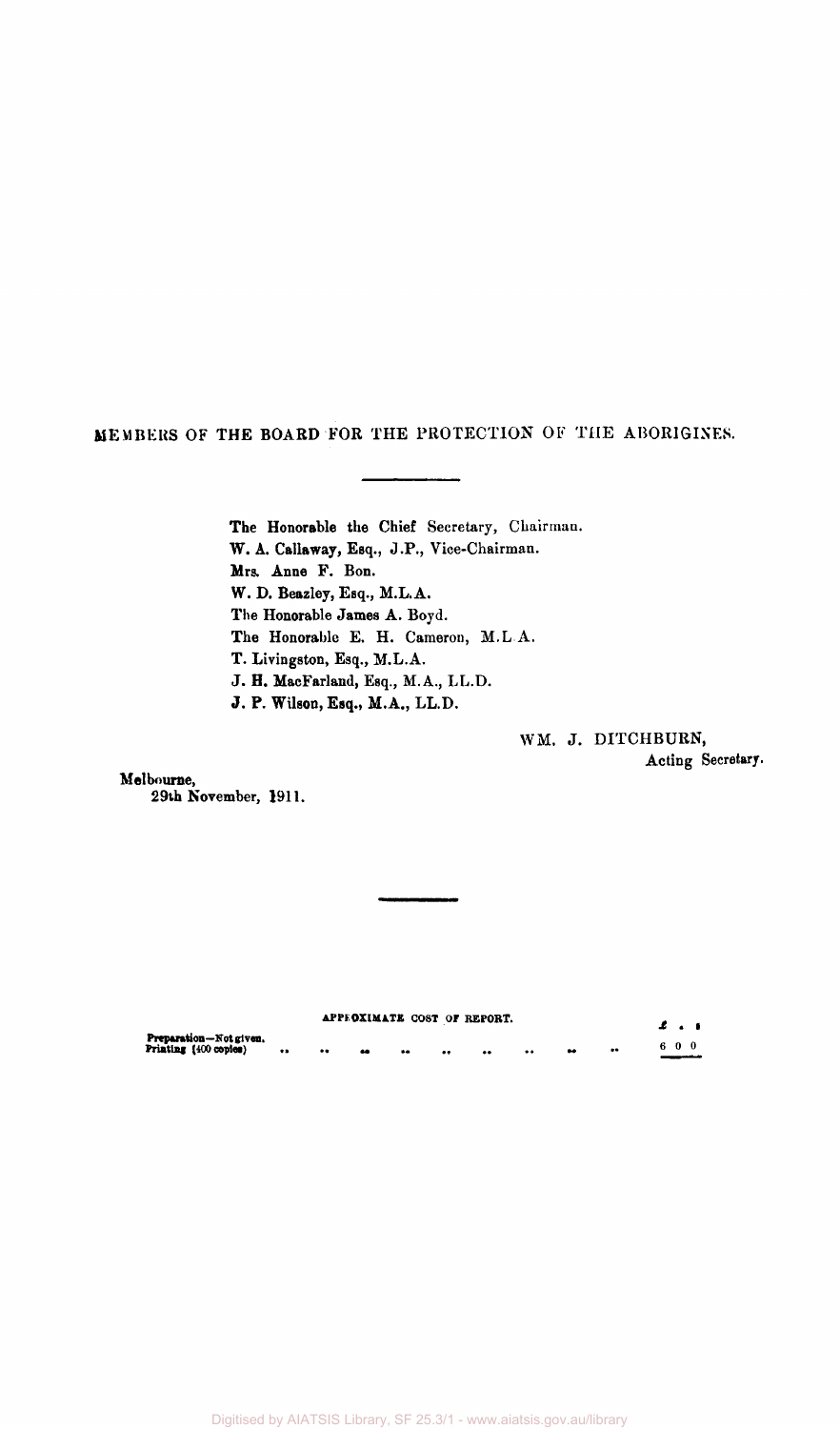# REPORT.

#### Melbourne, 29th November, 1911.

MAY IT PLEASE YOUR EXCELLENCY.

The. Board for the Protection of the Aborigines have the honour to submit for Your Excellency's consideration their Forty-seventh Report on the condition of the aborigines of this State, together with the reports from the managers of the stations, and other papers.

Mr. W. E Morris, who was appointed a member of the Board on the 5th January, 1888, resigned that office in March, 1911. For many years prior to his appointment he had been actively interested in the welfare of the aborigines, and his retirement after 23 years' service is much regretted by the Board. The vacancy has been filled by the appointment of Dr. J. P. Wilson.

The number of aborigines and half-castes who have been maintained or partly provided for during the year ended 30th June, 1911, was 252, as follows :—

| Locality.   |           |          | Blacks. |           | Ha'f-castes. |          | Total. |
|-------------|-----------|----------|---------|-----------|--------------|----------|--------|
| Coranderrk  |           |          | 34      | $\cdots$  | 20           |          | 54     |
| Lake Condah |           | $\cdots$ | 31      |           | 14           |          | 45     |
| Lake Tyers  |           | $\cdots$ | 56      |           | 20           |          | 76     |
| Antwerp     | $\cdots$  | .        | 2       | $\cdots$  |              |          | 3      |
| Framlingham |           |          | 3       |           | 36           |          | 39     |
| Koondrook   | $\cdots$  |          |         | $\cdots$  |              |          |        |
| Lindenow    |           | $\cdots$ |         |           | ő            | $\cdots$ | 6      |
| Mildura     |           | $\cdots$ | 3       |           | 4            |          |        |
| Stratford   |           | $\cdots$ |         |           |              |          | 8      |
| Swan Hill   | $\ddotsc$ |          | 3       |           | 2            |          | 5      |
| Wahgunyah   |           |          | 2       | $\ddotsc$ |              |          | 2      |
| Colac       |           |          |         |           | 6            |          | 6      |
|             | .         |          |         |           |              |          |        |
|             | Total     |          | 136     |           | 116          |          | 252    |
|             |           |          |         |           |              |          |        |

The numbers on the 30th June, 1911, were 156 aborigines and 100 half-castes. Licences have been granted or renewed, permitting 26 half-castes to reside and be maintained on prescribed stations.

|             |           |        | The returns of births, marriages, and deaths were as follow :- |         |           |            |          |         |
|-------------|-----------|--------|----------------------------------------------------------------|---------|-----------|------------|----------|---------|
| Station.    |           |        |                                                                | Births. |           | Marriages. |          | Deaths. |
| Coranderrk  |           |        |                                                                |         |           |            | $\cdots$ | 8       |
| Lake Condah |           |        | $\cdots$                                                       |         | $\cdots$  |            |          |         |
| Lake Tyers  |           |        |                                                                | <br>6   | $\ddotsc$ |            |          | 2       |
| Depôts      | $\ddotsc$ |        | $\cdots$                                                       |         |           |            |          |         |
|             |           |        |                                                                |         |           |            |          |         |
|             |           | Totals |                                                                |         |           | 3          |          |         |
|             |           |        |                                                                |         |           |            |          |         |

The deaths included 15 blacks and 2 half-castes.

The following table shows the ages (approximately) of those who died during the year :—

| Under 1 year<br>$\bullet\bullet\bullet$<br> |                         | <br>         |    |
|---------------------------------------------|-------------------------|--------------|----|
| Over 1 year and under 5 years               |                         | <br>$\cdots$ | 2  |
| ", 5 years and under 21 years               |                         | <br>$\cdots$ |    |
| " 21<br>40,<br>,<br>$\overline{\mathbf{r}}$ | $\cdots$                | <br>         |    |
| , 40,<br>60<br>,<br>$\rightarrow$           | $\bullet\bullet\bullet$ | <br>         |    |
| ", 60 years<br><br>$\cdots$                 |                         | <br>         | 2  |
| Total<br>$\cdots$                           |                         | <br>         | 17 |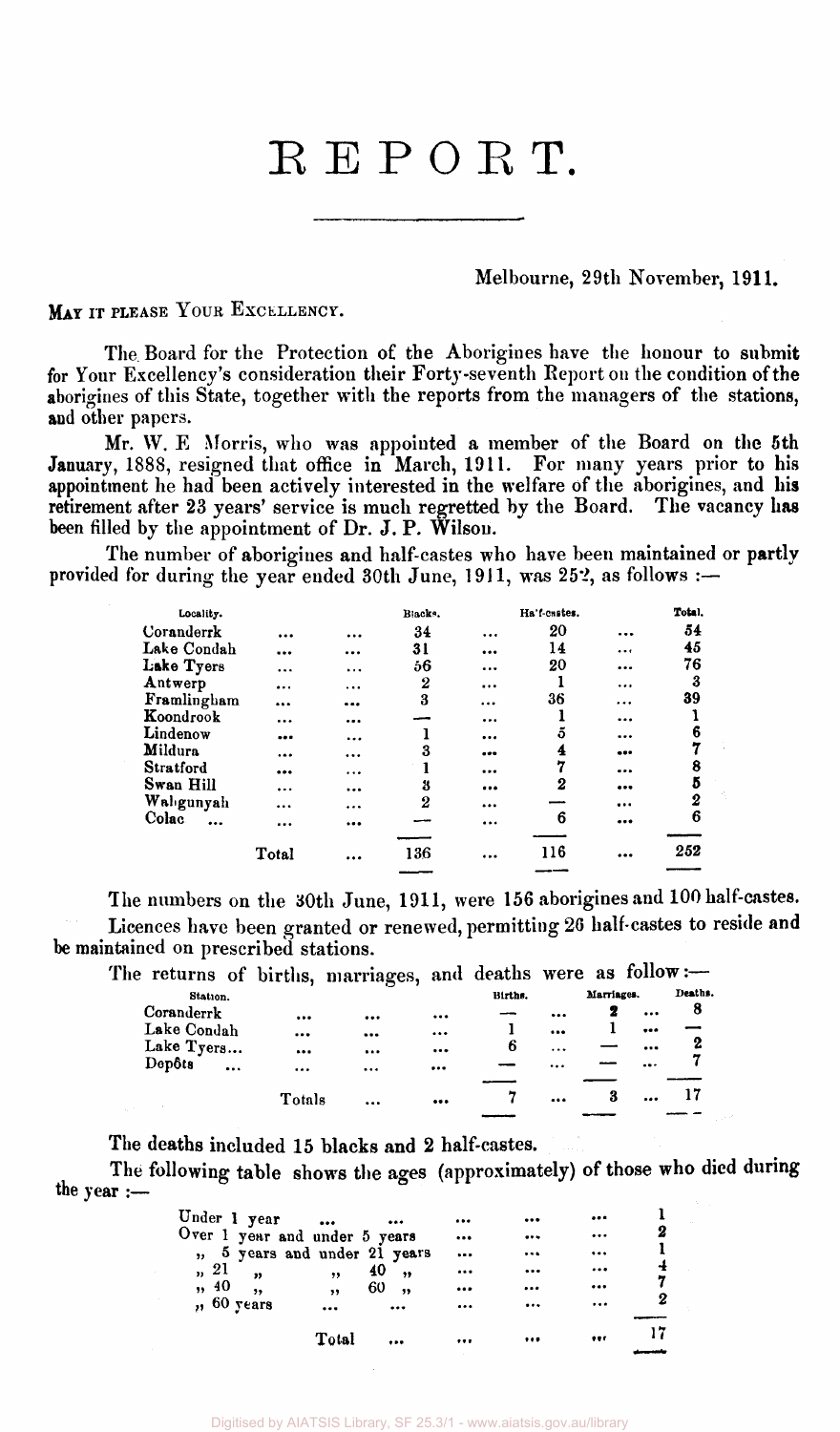| Year    |          | Amount Voted. |             |                    | Amount Expended. |          |          | Unexpended Vote. |                |          | Revenue from Sale of | Produce, &c., paid into<br>Treasury. |         |          | Net Cost of Board. |                  |
|---------|----------|---------------|-------------|--------------------|------------------|----------|----------|------------------|----------------|----------|----------------------|--------------------------------------|---------|----------|--------------------|------------------|
|         |          | £             | 8.          | $\boldsymbol{d}$ . | £                | s.       | d.       | £                | 8.             | d.       | £                    | s.                                   | d.      | £        | s.                 | d.               |
| 1892    |          | 7,800         | $\mathbf 0$ | $\bf{0}$           | 6,745            | 6        | 7        | 1,054            | 13             | 5        | 1,124                | l                                    | 3       | 5,621    | 5                  | $\overline{4}$   |
| 1893    |          | 6,788         | $\bf{0}$    | $\bf{0}$           | 5,578            | $\bf{0}$ | 5        | 1,208            | 19             | 7        | 487                  | $\Omega$                             | 3       | 5,091    | 0                  | $\boldsymbol{2}$ |
| 1894    |          | 5,600         | $\bf{0}$    | $\bf{0}$           | 5,596            | 7        | 10       | 3                | 12             | 2        | 414                  | 2                                    | 8       | 5,182    | 5                  | 2                |
| 1895    | $\cdots$ | 5,630         | 0           | 0                  | 5,515            | 19       | 9        | 114              | $\bf{0}$       | 3        | 560 15               |                                      | 4       | 4,955    | 4                  | 5                |
| 1896    |          | 5,501         | $\theta$    | $\bf{0}$           | 5,459            | 17       | З        | 41               | 2              | 9        | 409                  | -10                                  | 6       | 5,050    | 6                  | 9                |
| 1897    | $\cdots$ | 5,497         | $\bf{0}$    | $\bf{0}$           | 5,407            | 7        | 5        | 89               | 12             | 7        | 442                  | 11                                   |         | 4.964    | 15                 | 10               |
| 1898    | $\cdots$ | 5.515         | $\bf{0}$    | 0                  | 5.451            | 14       | 10       | 63               | 5              | 2        | 215                  | 10                                   | 0       | 5,236    |                    | 4 10             |
| 1899    |          | 5,523         | 0           | $\bf{0}$           | 5,080            | 17       | 4        | 442              | 2              | 8        | 301                  | 13                                   | 1       | 4,779    | 4                  | - 3              |
| 1900    |          | 5,483         | 0           | $\Omega$           | 4,845            | $\bf{0}$ | 4        | 639              | 19             | 8        | 181                  | 14                                   | 6       | 4,663    |                    | 5 10             |
| 1901    |          | 5,300         | 0           | 0                  | 4.704            | 12       | 9        | 595              |                | 3        | 326                  | 10                                   | 11      | 4,378    |                    | 110              |
| 1902    | $\cdots$ | 5,182         | $\Omega$    | $\mathbf 0$        | 4,633            | 7        |          | 548              | 12             | 5        | 431                  | 5                                    | 3       | 4,202    | 2                  | 4                |
| 1903    | .        | 4,870         | $\bf{0}$    | $\theta$           | 4,810            | 4        |          | 59               | 15             | 5        | 630                  | -11                                  | 4       | 4,179    | 13                 | 3                |
| 1904    |          | 4,708         | 0           | $\bf{0}$           | 4,406            | 15       | 9        | 296              | $\overline{4}$ | 3        | 622                  | -18                                  | 9       | 3,783    | 17                 | $\bf{0}$         |
| 1905    |          | 4,569         | $\bf{0}$    | $\bf o$            | 4,152            | 18       | $\bf{0}$ | 416              | 2              | $\Omega$ | 354 16               |                                      | 3       | 3,798    |                    | 9                |
| 1906    | .        | 4,359         | $\bf{0}$    | 0                  | 4,324            | -10      | 11       | 34               | 9              |          | 359 11               |                                      | 5       | 3,964 19 |                    | 6                |
| 1907    |          | 4,087         | 0           | $\Omega$           | 4.078            | 4        | 8        | 8                | 15             | 4        | 512                  | 8                                    | 1       | 3,565    | 16                 | 7                |
| $1908*$ |          | 4,945         | 0           | $\theta$           | 4,679            | 0        | $\bf{0}$ | 266              | $\Omega$       | $\Omega$ | 279                  | 3                                    | 3       | 4,399    | 16                 | 9                |
| 1909†   |          | 4,104         | 0           | $\bf{0}$           | 3,968            | 5        | 9        | 135              | 14             | 6        | 28                   | 0                                    | $10***$ | 3,940    |                    | 4 11             |
| 1910    | $\cdots$ | 4,278         | $\bf{0}$    | 0                  | 4,226            | 0        | $\Omega$ | 52               | $\bf{0}$       | $\Omega$ |                      |                                      |         | 4,226    |                    | $0\quad 0$       |
| 191 I   | $\cdots$ | 4,681         | 0           | 0                  | 4,295            | 0        | $\theta$ | 386              | $\bf{0}$       | 0        |                      |                                      |         | 4,295    |                    | $0\quad 0$       |

STATEMENT OF AMOUNTS VOTED BY PARLIAMENT, OF REVENUE RECEIVED, AND OF NET COST OF BOARD FROM 1892 TO 1911.

\* Including special vote of £1,000 for buildings, of which only £734 had been expended,

 $\dagger$  Including revote of £266 for buildings.

\*\* The revenue from Coranderrk is now received and expended by the Board,

The revenue received from the sale of produce is shown in Appendices V. and VI.

The areas of land reserved for the use of the aborigines are as follow :-

|                    |          |          |          |          |          |                         |          | ACTO8. |
|--------------------|----------|----------|----------|----------|----------|-------------------------|----------|--------|
| Coranderrk         | $\cdots$ |          |          |          | $\cdots$ |                         |          | 2,400  |
| Lake Condah        |          | $\cdots$ |          |          | $\cdots$ | $\bullet$ $\bullet$     | $\cdots$ | 2,050  |
| Lake Tyers         | $\cdots$ | $\cdots$ | $\cdots$ | $\cdots$ | $\cdots$ |                         | $\cdots$ | 4,000  |
| Colac<br>$\ddotsc$ | $\cdots$ |          | $\cdots$ |          |          | $\cdots$                | $\cdots$ | 20     |
| Framlingham        |          | $\cdots$ | $\cdots$ | $\cdots$ | $\cdots$ |                         | $\cdots$ | 548    |
| Lake Moodemere     |          | $\cdots$ | $\cdots$ | $\cdots$ |          | $\bullet\bullet\bullet$ | $\cdots$ | 21     |
|                    |          |          |          |          |          |                         |          | 9,039  |
|                    |          |          |          |          |          |                         |          |        |

Except at Coranderrk, where there were several deaths from phthisis, the health of the people at the Stations and Dep6ts has been good.

I have the honour to be,

Your Excellency's most obedient Servant,

## W. A. CALLAWAY.

Vice-Chairman.

His Excellency Sir John Michael Fleetwood Fuller, Baronet, K.C.M.G.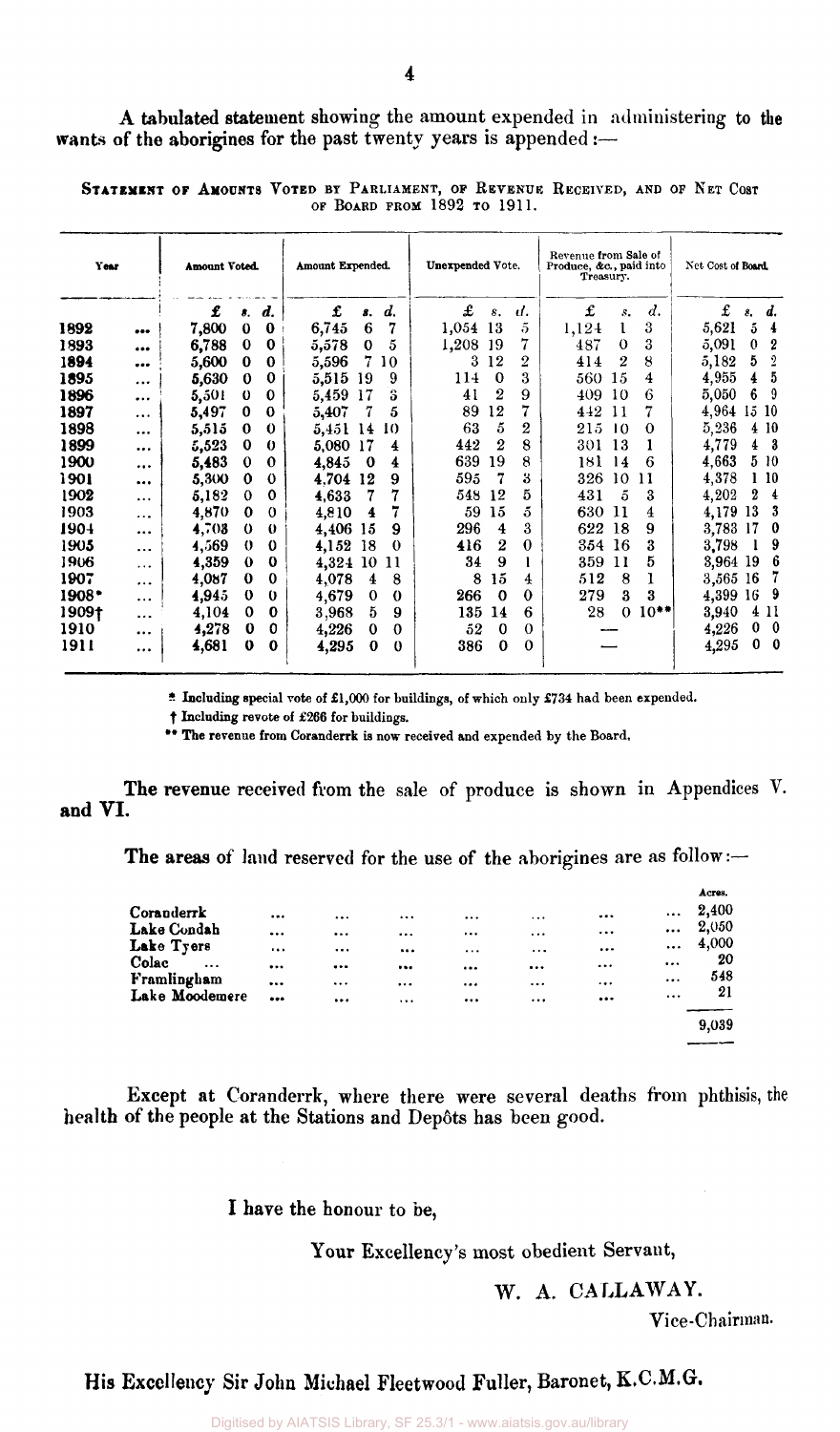#### APPENDIX I.

Aboriginal Station, Coranderrk, 22nd August, 1911.

SIR, I have the honour to forward you the Annual Report of this Station for the year ending 30th June, 1911.

1. The number of aborigines attending the Station during each month and the daily average attendance was as follows : —

| 1910.     |          |          | Highest. Lowest. |             |     |           | Average.                     | 1911.    |                         |          | Highest. |          | Lowest. |          | Average.        |
|-----------|----------|----------|------------------|-------------|-----|-----------|------------------------------|----------|-------------------------|----------|----------|----------|---------|----------|-----------------|
| July      | $\cdots$ | $\cdots$ | 61.              | $\cdots$    | 6 L | $\cdots$  | $61\frac{2}{3}$ <sup>9</sup> | January  |                         | $\cdots$ | 58       | $\cdots$ | -52     | $\cdots$ | $56 +$          |
| August    | $\cdots$ | $\cdots$ |                  | $64 \ldots$ | 60  | $\ddotsc$ | $62 - 1$                     | February | $\cdots$                | $\cdots$ | 59       | $\cdots$ | 51      | $\cdots$ | $55 - 27$       |
| September | $\cdots$ | $\cdots$ |                  | 64          | 59  | $\cdots$  | $61 +$                       | March    | $\bullet\bullet\bullet$ |          | 54       | $\cdots$ | -47     | $\cdots$ | $52\frac{8}{3}$ |
| October   | $\cdots$ |          | 61.              | $\cdots$    | 56  | $\cdots$  | 5844                         | April    |                         |          | 53       | $\cdots$ | 49.     | $\cdots$ | $50+4$          |
| November  |          | $\cdots$ | 58               | $\cdots$    | 57  | $\cdots$  | $57+1$                       | May      |                         |          | 54.      | $\cdots$ | -18     | $\cdots$ | 5117            |
| December  |          | $\cdots$ | 61               | $\cdots$    | 58  |           | $51 +$                       | June     | $\ddot{\phantom{0}}$    | $\cdots$ | 55.      | $\cdots$ | 5 I     | $\cdots$ | 53              |

2. Marriages :—

| Date?              |           | Name.                              |          |              |                | Colour.      |                      | Condition. |                      |  |
|--------------------|-----------|------------------------------------|----------|--------------|----------------|--------------|----------------------|------------|----------------------|--|
| 27th July, 1910    | $\cdots$  | John Terrick<br>Ellen Darby        | <br>     | <br>$\cdots$ | Black<br>Black | <br>$\cdots$ | $\cdots$<br>$\cdots$ | <br>       | Widower<br>Widow     |  |
| 27th October, 1910 | $\ddotsc$ | Alexander Mullett<br>Violet Manton | $\cdots$ | $\cdots$<br> | Black<br>Black | <br>         | <br>                 | <br>       | Bachelor<br>Spinster |  |

3. Births :—

| Date.<br>Sex.               |      | Name.                      | Parents' Names.                                                    | Colour                     |  |  |
|-----------------------------|------|----------------------------|--------------------------------------------------------------------|----------------------------|--|--|
| 23rd July, 1910<br>$\cdots$ | Male | Samuel Richard<br>$\cdots$ | \  William Rankin \ <br>\\ Mena Rankin \ <br>$\sim$ 0.00 $\pm$<br> | $H$ al <sub>f-castes</sub> |  |  |

4. Deaths :—

| Date.                                                                                                                                                                              | Name.                                                                                                                                                                         |                                                                                                | Sex.                                                                 | Cause of Death.                                                                                                                                                                                                                                                                                                                                         | Colour.                                                                     | Age.                                                                                                                               |
|------------------------------------------------------------------------------------------------------------------------------------------------------------------------------------|-------------------------------------------------------------------------------------------------------------------------------------------------------------------------------|------------------------------------------------------------------------------------------------|----------------------------------------------------------------------|---------------------------------------------------------------------------------------------------------------------------------------------------------------------------------------------------------------------------------------------------------------------------------------------------------------------------------------------------------|-----------------------------------------------------------------------------|------------------------------------------------------------------------------------------------------------------------------------|
| $12th$ July, $1910$<br>1st October, 1910<br>1st December, 1910<br>28th January, 1911<br>4th February, 1911<br>28th March, 1911<br>18th May, $1911$<br>18th June, 1911<br>$\ddotsc$ | Bella King<br>$\cdots$<br>Albert Carl Darby<br>Frank Blair Harrison<br>Ned McLellan<br>Laura Gibbs<br>$\cdots$<br>Lizzie Harrison<br>Isaac Keefe<br>$\cdots$<br>Ruby Hamilton | $\ddotsc$<br>$\cdots$<br>$\cdots$<br>$\cdots$<br>$\cdots$<br>$\cdots$<br>$\cdots$<br>$\ddotsc$ | Female<br>Male<br>Male<br>Male<br>Female<br>Female<br>Male<br>Female | Tuberculosis Glossitis<br>$\ddotsc$<br><br>Pulmonary Tuberculosis<br>$\cdots$<br>Bronchitis: Catarrhal Pneumonia<br>Chronic Alcoholism : Exhaustion<br><br>(1) Pulmonary Tuberculosis<br>(2) Tubercular Laryngitis<br>Tuberculosis<br>$\cdots$<br>$\cdots$<br><br>Congestion of Lungs; Heart Failure<br>Tubercular Peritonitis<br>$\ddotsc$<br>$\cdots$ | Black<br>Black<br>Black<br>Black<br>Black<br><b>Black</b><br>Black<br>Black | 26 years<br>19<br>$\rightarrow$<br>l year<br>59 years<br>40<br>$\rightarrow$<br>27<br>$\bullet$<br>26<br>$\cdot$<br>8<br>$\bullet$ |

5. Religious services are held every Sunday morning, alternately by the Rev. James Spittal and myself. Sunday school is conducted every Sunday afternoon by Mrs. Robarts and myself, and service Sunday school is conducted every Sunday afternoon by Mrs. Robarts and myself, and service of song in the evening. A short service is held every morning during the week, except for a few weeks in the middle of winter. On the whole the services are well attended.

6. The children of school age (six in number) attend the Badger Creek State school, about  $1\frac{1}{2}$ miles distant from the Station. They are accompanied to and from school daily by one of the native men. Some of the half-caste children make fair progress, but the others make very little headway.

7. The land reserved for the use of the natives is 2,400 acres, the greater part of which is in five large grazing paddocks. The balance is sub-divided into eight paddocks, varying in size from 3 to 20 acres. The smaller paddocks are used for growing the various crops required for the use of the Station. Ten acres were under oats, for hay, from which about 10 tons of hay were harvested; 4 acres were planted with potatoes, but the yield was light owing to "Irish Blight;" 1 acre was sown with pumpkins, which yielded about 6 tons. Thus, with an acre of various other vegetables, the natives have enjoyed a liberal supply throughout the past nine months, and have a good supply still on hand. The 5 acres of hops have been dug out and destroyed, they having outlived their usefulness.

8. About 12 cows are milked daily for the use of the Station. During the summer months, when there is plenty of grass, and the cows are in full milk, the milk is separated and butter made and distributed <sup>among</sup> the people. There have been killed for meat—1 cow, 6 heifers, 27 steers, 1 pig ; total, 35. Meat is given out twice weekly ; each adult receives 1 lb. per day, and children a small allowance according to age. The stock on the station consists of the following :—71 cows, 18 calves, 49 heifers, 59 steers, 2 bulls, 12 horses, 8 bullocks, 1 pig ; total, 220.

9. The number of buildings is 29, inclusive of Manager's house, church, school-room, hop kiln, and outbuildings. The outbuildings are very old, and require a good deal of attention to keep them in outbuildings. The outbuildings are very old, and require a good deal of attention to keep them in order. The cottages are in fair order, and are kept clean and tidy. The women scrub them out every week with a solution of phenyle. My wife inspects the homes regularly and instructs the women in domestic and health duties, and finds that some of the women take a special interest in their homes. The introduction of the Raffia basket-making has been very successful ; a number of the women make these baskets and find ready sale for them.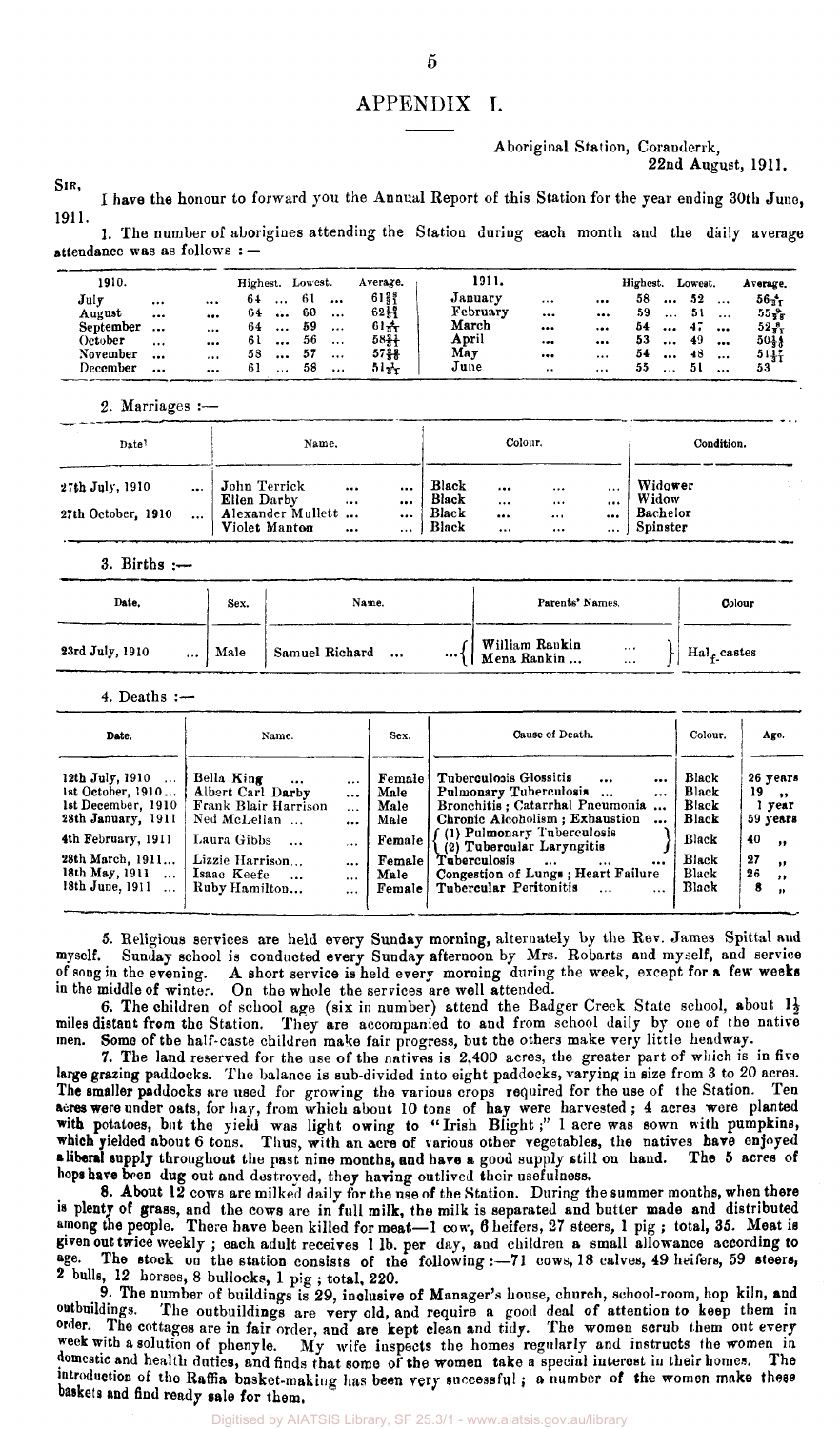**10. During the year the natives have erected 2 miles 69 chains of new boundary fences. With the assistance of an outside labourer, 7 miles of old boundary and sub-division fences have been lifted, and 3 miles 61 chains of sub-division fences re-erected. The carpenter on the Station has made eighteen large**  gates (for entrance to paddocks) and a number of small ones for the front of the cottages. improvements the Station has the appearance of order, and are a great advantage to the general working of **the Station.** 

**11. The natives do very little hunting,but I encourage them to go out occasionally to lessen the output of meat, as well as to reduce the rabbits. They receive a liberal supply of everything, and on the whole are contented and happy. There has been a good deal of sickness during the year, resulting in a number of deaths, mainly due to tuberculosis. The amount of sickness and many deaths that have occurred have been a heavy strain on us, especially on my wife, who attends to the sick and provides many comforts so much needed in that slow and lingering disease. I am pleased to say at present there is no further sign of it.** 

**12. The general conduct of the people has been good to very good. A few of the men occasionally get a little drink when they go to the village; they are, however, slowly overcoming the bad habit. A Football Club has been formed on the Station, which gives all the people a great amount of pleasure and enjoyment. I always accompany them whenever they meet the other clubs, and they are content to come home instead of mis-spending their Saturday evenings in the township. The school room is lit up nearly every evening for games, club swinging, ball punching, dancing, &c. This gives them a pastime during the long evenings, keeps them out of mischief and from seeking pleasure elsewhere.** 

**13. In conclusion, and on behalf of the natives, I desire to thank the Board for the liberal supply of rations, clothes, medical and other comforts necessary to their general welfare. All the supplies have been satisfactory and of good quality. I also wish to express my sincere appreciation of the confidence which the Board have shown me, in supporting my recommendations for the improvement and better working of the Station.** 

**I have the honour to be,** 

**Sir,** 

**Your obedient servant,** 

**C. A . ROBARTS.** 

**The Secretary, Board for Protection of Aborigines, Melbourne.** 

#### APPENDIX II.

**Mission Station, Lake Condah, Milltown, 24th August, 1911.** 

**In compliance with your notice, I herewith forward my Annual Report with regard to the management and condition of this Station and the aborigines under my care.** 

1. The daily attendance for each month during the year was as follows : -

|                                            |                                          | Daily Average.       |                | Total.               |                                       |                                  | Daily Average.       |                                              | Total                |
|--------------------------------------------|------------------------------------------|----------------------|----------------|----------------------|---------------------------------------|----------------------------------|----------------------|----------------------------------------------|----------------------|
| July<br><br>August<br>September<br>October | $\ddot{\phantom{0}}$<br><br><br>$\cdots$ | 49<br>48<br>49<br>48 | <br>$$<br><br> | 50<br>50<br>50<br>50 | January<br>February<br>March<br>April | $\cdots$<br>$\cdots$<br>$\cdots$ | 43<br>43<br>44<br>44 | $\cdots$<br>$\cdots$<br>$\cdots$<br>$\cdots$ | 44<br>44<br>45<br>46 |
| November<br>December                       | <br>$\cdots$                             | 45<br>44             | <br>           | 46<br>45             | May<br>June                           | <br><br>                         | 43<br>44             | $\cdots$<br>$\cdots$                         | 46<br>45             |
| 2.                                         |                                          |                      |                |                      | Births.                               |                                  |                      |                                              |                      |

**SIR ,** 

| Date.                        | Sex. | Name.                   | Parents' Names.                                   | Colour.             |  |  |
|------------------------------|------|-------------------------|---------------------------------------------------|---------------------|--|--|
| 24th April, 1911<br>$\cdots$ | Male | Eugene Lawson<br><br>$$ | Samuel Mobourne<br>Rffie Mobourne<br><br>$\cdots$ | Black<br>Half-caste |  |  |
|                              |      |                         |                                                   |                     |  |  |

| Deaths. |
|---------|
|---------|

#### **Nil.**

#### **MARRIAGES.**

| Date.              |                                      |                      | Names.       |      |      | Condition.       | Colour. |              |                          |
|--------------------|--------------------------------------|----------------------|--------------|------|------|------------------|---------|--------------|--------------------------|
| 29th October, 1910 | James Young<br><b>Bessie Johnson</b> | $\cdots$<br>$\cdots$ | $\cdots$<br> | <br> | <br> | Widower<br>Widow | <br>    | $\cdots$<br> | Half caste<br>Half-caste |

**;i. In addition to the usual church services held twice every Sunday, as well as Sunday school and**  daily prayers, which were all well attended, special classes were held for candidates for confirmation, and eight of the natives were presented to the Bishop of the Diocese to be confirmed when he visited this **district.**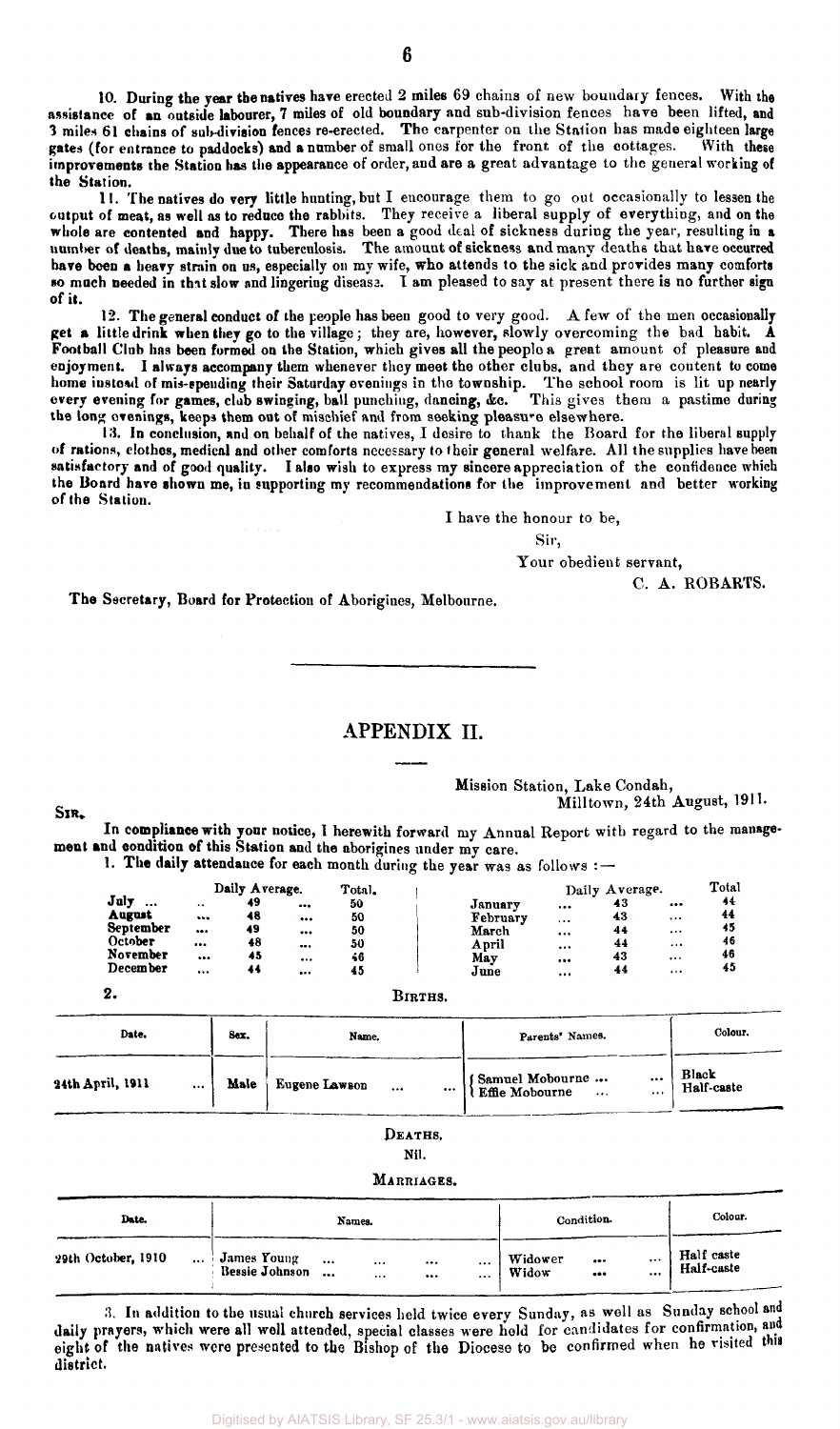A remarkable taste for music is manifesting itself among the young, so that we have no fewer than six girls who can play the hymns at prayers. At the same time, we do not lose sight of the more useful and necessary lessons regarding all sorts of work—for the girls learn household duties, and even the small boys do light work after school hours.

The Coronation Day of His Majesty King George V. will not easily be forgotten by our people. We held church service as it was appointed, and enjoyed all the festivities in connexion with We held church service as it was appointed, and enjoyed all the festivities in connexion with this most important and happy event ; for, as the Board kindly gave a liberal grant for this purpose, young and old were all made happy at the time.

4. The day school is carried on under the Department of Public Instruction, and the pupils make fair progress with their lessons.

5. The total amount of land belonging to the station is 2,050 acres. All is fenced in with post and wire fence, and about 500 acres are enclosed with wire netting ; but as most of the fencing had been done under my supervision many years ago, a good deal of it is undergoing repairs now. The reserve is divided into ten paddocks, viz., five grass paddocks of different sizes, and five for cultivation.

6. The orchard yielded a good supply of all kinds of fruit for our people, but the trees are getting old, and many require replacing with new ones. The garden provided a good supply of various kinds of vegetables for all on the station. The 15 acres under crop for hay turned out remarkably well, and we have still a good supply of dry feed on hand for stock. The same paddock is again under cultivation, and promises a fair return in due time.

7. The number of cattle, sheep, and horses on hand on 30th June was as follows :—46 cows, 48 calves, 25 heifers, 17 steers, 1 bull, 109 ewes, 93 lambs, 50 wethers, 2 rams, 8 horses.

Any family willing to milk a cow can have one at any time, and when milk is plentiful.the milkers, the old people, and the sick are supplied with butter.

We had a good clip of wool from the sheep, and sold a number of steers, also some wattle-bark; but as the financial statement does not come within my province, the return from this will be given elsewhere. A number of our cattle and sheep were killed for meat for the natives.

8. The number of buildings is still the same as last year, viz., 23, inclusive of church, school, missionhouse, store, &c. As new fences are required for the gardens in front of the houses, a commencement has been made to replace the old ones with new ones.

9. The health and conduct of the people were good. The men were employed in shearing, stripping bark, hay-makiag, gardening, stock-riding, repairing fences, wood-carting, milking, and keeping buildings, &c, in repair. The women attend to their household duties, and the girls, who are under my wife's training, are taught all kinds of domestic work. The people are taught to keep themselves in health and habits of cleanliness, and the children are examined regularly every Monday morning to see that their bodies and garments are clean. Each child receives a warm bath at least once a week.

10. The natives still retain their love for hunting and fishing. They make a little extra money by selling fox and rabbit skins, and do good work in destroying these pests.

11. I am thankful to report that we have not had any case of drunkenness on the Station, and indeed have very little cause of complaint about this for a great many years past.

12. A few half-castes are here under licences, but as they are good workers they are a help as regards the work on the Station.

13. Supplies of clothing and rations were of good and suitable quality, and all that was needful for the comfort and welfare of the natives has been granted by the Board for the Protection of the Aborigines, and I desire on behalf of our people to express my best thanks for all that has been done for them.

I have the honor to be,

Sir,

Your obedient servant,

J. H. STAHLE.

The Secretary, Board for Protection of Aborigines, Melbourne.

**SIR,** 

#### APPENDIX III.

Aboriginal Station, **Lake Tyers,**  23rd August, 1911.

The Secretary, Board for Protection of Aborigines, Chief Secretary's Office.

In compliance with your request, I have the honour to forward you my Annual Report for the year ending 30th June, 1911.

1. The number of aborigines who attended the Station was as follows :-

| 1910.           |                         |                         |                |                         |               | 1911.            |          |          |          |    |               |
|-----------------|-------------------------|-------------------------|----------------|-------------------------|---------------|------------------|----------|----------|----------|----|---------------|
| $\mathbf{July}$ | $\cdots$                | $\cdots$                | Highest.<br>65 |                         | Lowest.<br>65 | January          |          |          | Highest. |    | Lowest.<br>69 |
| August          | $\cdots$                | $\bullet\bullet\bullet$ | 68             | $\cdots$                | 67            | February         |          | $\cdots$ | 73       |    | 70            |
| September       |                         | $\cdots$                | 72             |                         | 72            | March            |          |          | 72       | $$ | 66            |
| October         | $\cdots$                |                         | 74             |                         | 72            | April            | $\cdots$ |          | 67       |    | 66            |
| November        |                         |                         | 74             | $\bullet\bullet\bullet$ | 73            | May<br>$\cdots$  |          |          | 62       |    | 61            |
| December        | $\bullet\bullet\bullet$ |                         | 75             |                         | 68            | June<br>$\cdots$ |          | 1.11     | 65       |    | 63            |

Daily average 60-90.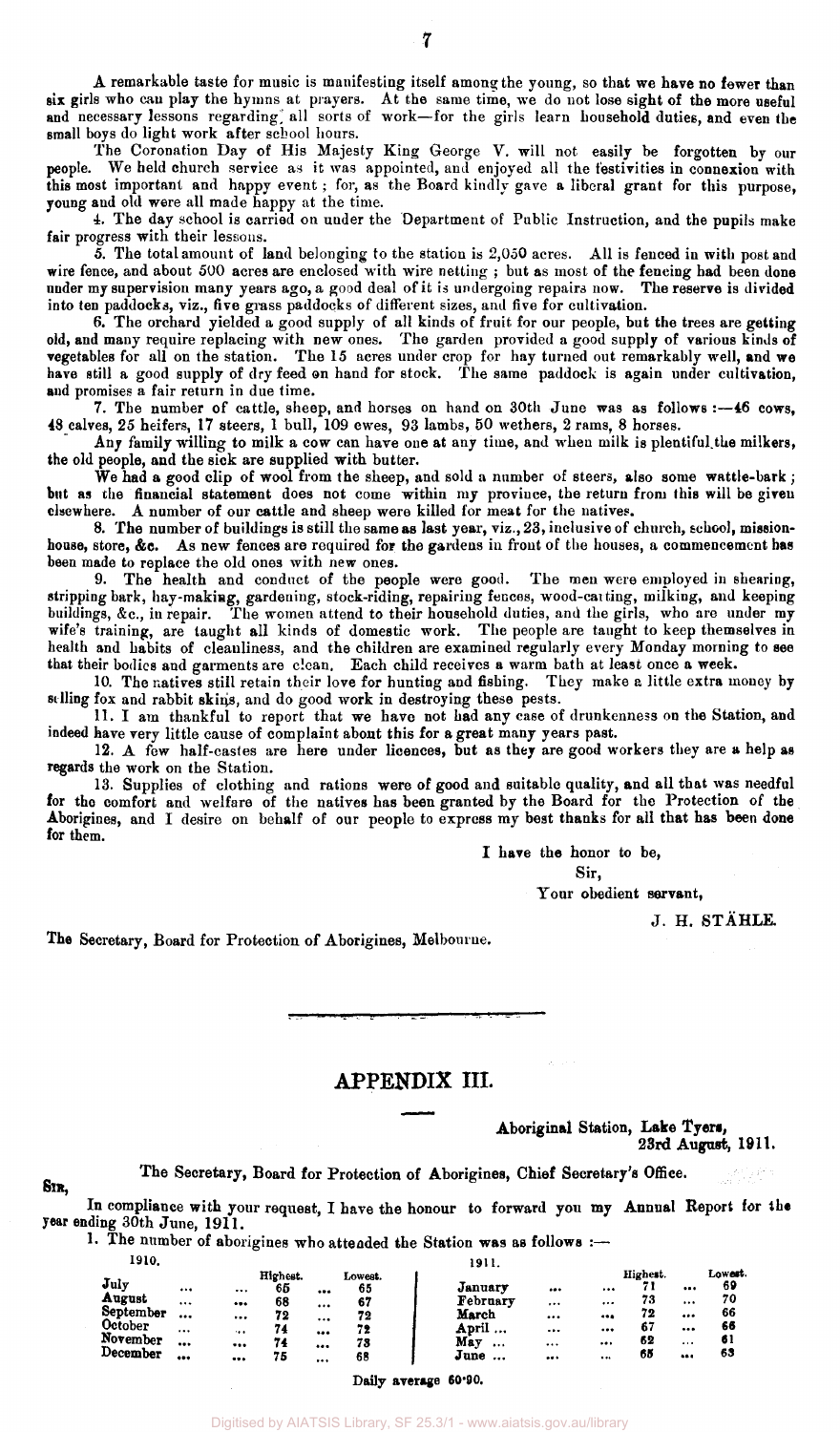| 2. | BIRTHS. |
|----|---------|

8

| Sex.<br>Date.               |   | Name.                                | Parents' Names.                                                         | Colour.    |
|-----------------------------|---|--------------------------------------|-------------------------------------------------------------------------|------------|
| 24th July, 1910<br>$\cdots$ | F | <b>Claudine Kathleen</b><br>$\cdots$ | Thomas Scott<br>$\cdots$<br>Martha Scott<br>                            | Black      |
| 2nd August, 1910            | F | <b>Bertha Matilda</b><br>$\cdots$    | Charles Green<br><br>Lydia Green<br>$\cdots$                            | Half-caste |
| 18th October, 1910          | F | Lorna Agnes<br>                      | William Johnson<br>$\cdots$<br>Maggie Johnson<br>$\cdots$               | Black      |
| 23rd January, 1911          | F | Nora Florence<br>                    | <b>Edward Foster</b><br>$\cdots$<br>Rose Foster<br>$\cdots$<br>$\cdots$ | Half-caste |
| 6th April, 1911<br>$\cdots$ | F | Emmie Mary Elizabeth                 | Bertie Stephen<br>$\cdots$<br>Polly Stephen<br>$\cdots$                 | Black      |

There have been no Marriages.

3. The usual religious services have been held by the Rev. John Bulmer on week days and Sundays. The attendance has been fair.

4. The Day school is under the Department of Public Instruction. The Teacher appointed by the Department states that the results are fairly satisfactory.

5. The Reserve consists of 4,000 acres. It is enclosed by a boundary fence, posts and wire, and •bout 1,000 acres are enclosed by wire netting. There are seven paddocks, all of which are now ring-barked and improved for grazing ; about 14 acres are cultivated : 7 acres are under rape, lucerne, &c., and 3 acres are used for growing potatoes and other vegetables for the use of the station ; 4 acres are planted with fruit trees. The whole of the produce grown is consumed on the Station.

6. The stock on the Station consists of 16 cows, 3 calves, 4 heifers, 61 steers, 8 bullocks, 1 bull, 39 ewes, 12 lambs, 2 wethers, 2 rams, and 4 horses. Twenty-one head of cattle and 103 sheep have been slaughtered, and 3 ewes and 3 lambs died.

7. The number of buildings on the Station is 26, inclusive of outbuildings. The cottages are in fairly good condition and most of the women keep them clean and tidy. ception of one—are continually inhabited.

8. The employment of the men has consisted of stripping wattle-bark, suckering, ploughing, gardening, stock-riding, wood-carting and keeping the cottages and fences in repair. Some of the women are employed as household servants and all the girls receive instruction in domestic duties, and three or four of them cook very well. The remainder of the women are engaged in attending to their homes and families. The children, when not in school, receive instruction in household work, gardening, &c.

9. The men never hunt for native game now, as they are supplied with a daily ration of beef or mutton at the rate of 1 lb. per head for adults and a smaller quantity for children, according to age. The men and boys hunt rabbits occasionally, but they are not very numerous on the station at present.

10. A few of the blacks take intoxicating drink when they can obtain it, but during the past six months no drink has been brought on to the station by any one, and I am pleased to say that quite recently the majority of them have signed the pledge.

11. No half-castes reside here, except those who have licences.

12. The health of the people during the year has been fairly good; toothache being the principal ailment.

13. The clothing and rations granted by the Board were all of good quality; several of the men were supplied with overcoats which were a great comfort to them during the very cold weather.

In conclusion, on behalf of the aborigines I desire to thank the Board for the liberal supply of everything which has been granted to them.

I have the honour to be,

Sir,

Your obedient servant,

Woodford,

R. W. HOWE.

23rd August, 1911.

#### APPENDIX IV.

SIR,

In accordance with instructions, I beg to forward the following Report of the state and condition of the blacks at the Framlingham Camp for year ended 30th June, 1911.

1. The number of blacks attending the Station for each month of the past twelve months is as follows :—July,  $21$  ; August,  $21$  ; September,  $20$  ; October,  $20$  ; November,  $20$  ; December,  $21$  ; January, 21 ; February, 20 ; March, 21 ; April, 21 ; May, 21 ; June, 21. Total daily average, 21. This includes all half-castes supplied with rations.<br>2. No births. No deaths. No marriages.

2. No births. No deaths.

3. Religious instruction is given on the Station every Sunday, and meetings are well attended by adults and children.

4. For secular education the children attend the Purnim State school, about two miles away. In winter the roads are very bad (almost impassable), and the children then attend school very irregularly.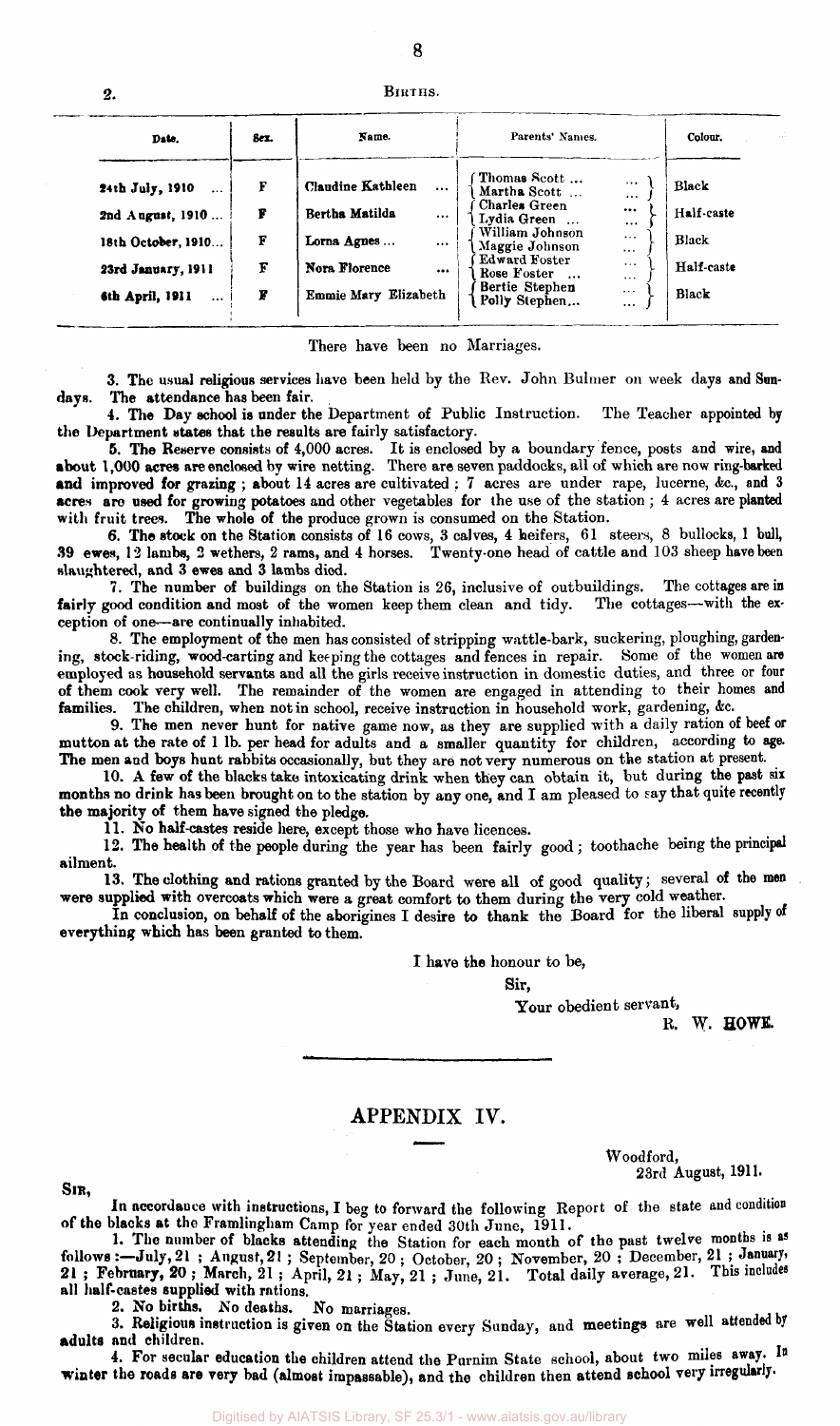**5. The Station reserve contains 500 acres, fenced and watered by the River Hopkins, divided into paddocks, and occupied as follows :—** 

| General reserve |          | <br>                        |                         | Acres.<br>212 |
|-----------------|----------|-----------------------------|-------------------------|---------------|
| Mrs. Lancaster  | $\cdots$ | <br>                        |                         | 80            |
| William Good    |          | <br>                        | $\bullet\bullet\bullet$ | 84            |
| John Wyselaskie | $\cdots$ | <br>                        |                         | 84            |
| Frank Clarke    |          | <br>$\bullet\bullet\bullet$ |                         | 40            |
|                 |          |                             |                         |               |
|                 |          | Total                       |                         | 500           |

**The persons named above occasionally take in cattle to graze at various fees from the public, and also milk a few cows for themselves. They sell the milk to the local butter factory. The general reserve is used by the blacks of the Station for grazing their horses thereon, and occasionally by the public, the fees being collected by me, as local agent, and forwarded to the office in the usual way. None of this land is cultivated by the blacks.** 

**6. There are now two cows being milked on the Station. There are also one springing heifer, one calf, and one bull on the Station the property of the Board. The cows are used by the blacks to supply them with milk.** 

**7. There are seven cottages on the Station, all in a fair state of preservation, and all in use. These cottages are kept fairly clean by the occupiers. No stock or produce was sold during the year.** 

**8. The occupation of the blacks and their children has been the same as in former years.** 

**9. The old blacks on the Station are now living soberly, but the half-castes Walter Lancaster, H. Rose, Jas. Arden, and Chris. Austin, usually get drunk whenever opportunity offers, particularly at**  races and sports meetings. They have made several promises not to again offend, but with the exception **of Jas. Arden they have not fulfilled them.** 

**10. All the half-castes coming under the operation of the law are still on the Station under the usual certificates. None of them are apprenticed as servants.** 

**11. The rations and clothing supplied during the year have been of good quality, and have given every satisfaction to the people.** 

**12. The health of the people during the past year has been exceptionally good.** 

**I have the honour to be,** 

 $\mathcal{P}^{\text{in}}(\mathcal{G}^{\text{in}}) = \mathcal{L}^{\text{in}}(\mathcal{E}^{\text{in}}_{\text{c}}(\mathfrak{g},t))$ 

**Your obedient servant,** 

**M. J. GLEESON,** 

**Local Guardian** 

**The Secretary B.P.A.** 

#### APPENDIX V.

#### **BOARD FOR THE PROTECTION OF THE ABORIGINES.**

### **PRODUCE ACCOUNT.**

STATEMENT OF RECEIPTS AND DISBURSEMENTS FOR THE YEAR ENDED 30TH JUNE, 1911.

| To balance brought forward<br>", sale of stock                                                        | Receipts.<br>         | £<br>$\cdots$<br>254 | 8.<br>9                    | d.<br>9     | 34 6 | $\mathbf{s}$ . | d.<br>5 | $^{\bullet}$                   | By stock<br>wool (expenses) |                              | Diebursements.<br>$\cdots$<br> | £<br>8.<br>17<br>233<br>8 | - 6<br>8 11      | £               |      |
|-------------------------------------------------------------------------------------------------------|-----------------------|----------------------|----------------------------|-------------|------|----------------|---------|--------------------------------|-----------------------------|------------------------------|--------------------------------|---------------------------|------------------|-----------------|------|
| hides<br>,,<br>,,<br>wool<br>$\ddotsc$<br>,,<br>,,<br>bark<br>$\ddotsc$<br>,,<br>,,<br>" grazing fees | <br>$\bullet$<br><br> | 101<br>63<br>3       | 60 11<br>$\mathbf 0$<br>13 | 9<br>2<br>6 |      |                |         | $^{\bullet\bullet}$<br>,,<br>m | bark<br>hides<br>sundries   | $, \,$<br>$, \,$<br>$\cdots$ | <br><br>1.4.4                  | 25<br>9<br>0<br>42 10     | 5 10<br>-6<br>-8 | 310 12 5        |      |
|                                                                                                       |                       |                      |                            |             | 483  | 2              | 6       | 99                             | balance                     |                              |                                |                           |                  | 206 16 6<br>517 | 8 11 |
|                                                                                                       |                       |                      |                            |             | 517  |                | 8 11    |                                |                             |                              |                                |                           |                  |                 |      |

**W. A. CALLAWAY, Vice-Chairman. WM. J. DITCHBURN, Secretary.** 

**Melbourne, 24th August, 1911.** 

**Examined and found correct,** 

**J. CARROLL, Inspecting Officer** 

**29th August, 1911. 18498.** 

**Sir,**